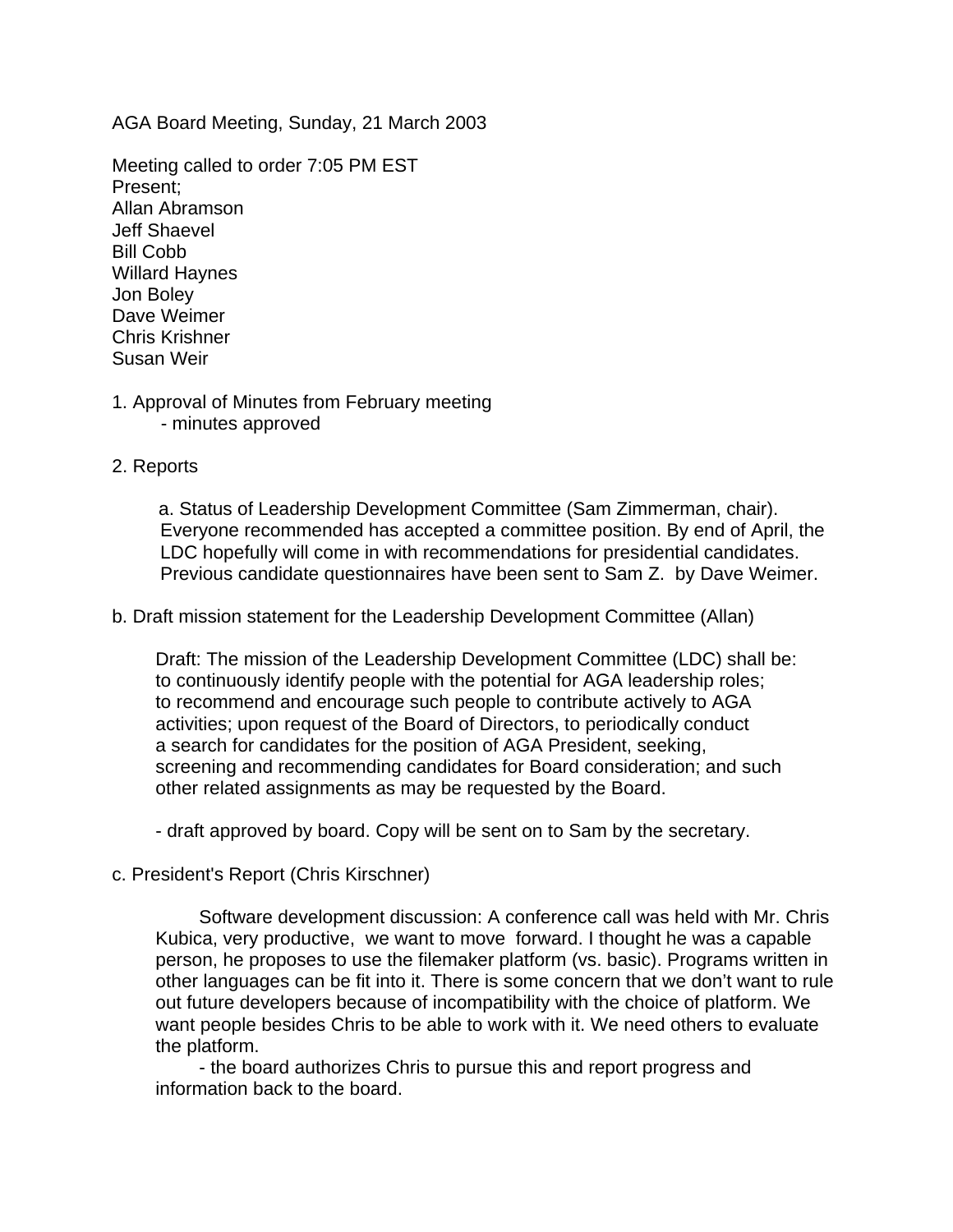#### 3. Old Business

#### a. Governance Committee issues

Should we draft formal letter to Keith Arnold, summarizing last meeting's decisions on priorities on the list of issues? It was decided that it being in the minutes would be sufficient. The board feels Keith does not need to have a package ready at Assembly this coming summer for the voting issues, but Keith himself is eager to get this ready by Congress. The board is willing to let the Governance Committee try to meet the deadline set last summer, and encourages the committee to communicate with the membership via an EJournal announcement on the voting issue, inviting comment and feedback from the membership. Chris Kirschner asked if the GC reports to the president or to the board? This prompted some discussion of when do committees work with board, when with president? It was decided to put this issue on the agenda for the next board meeting.

#### b. Discussion of a Board retreat

Background: with lots of hesitation, the mood has been to have a retreat at Congress, not separately. This was generally affirmed in discussion. Do we have the newly elected new board members, old ones, or both? How can we anticipate who new people would be? The focus will be on developing vision and direction for the AGA over the next 12-24 months. The discussion was to meet at Congress from Saturday afternoon after the Open round through Sunday night.

## c. Finances: Fund-Raising.

The proposal is for a committee, to pursue both philanthropic and commercial funding. One issue is the need for a full-time leader of this effort, possibly compensated. Another issue is allowing for commissions for the fund-raiser.

 David Dinhofer has generously expressed an interest in spearheading this effort. The board wants to make sure there is diversification of a possible fundraising committee, more than just one volunteer. Do we want a professional fundraiser? We need to have a clear plan of how such a group would plan to approach raising money. Also need to be sensitive and coordinate with the AGF. The two organizations need to clarify our separate roles. Would AGA fundraising compete with AGF fundraising? Some donors would prefer to donate to a 5013c. Board resolution: Ask Chris to pursue it with David, to solicit for more volunteers, and put together a more detailed package for the board to review.

## d. International Go Federation Meeting

- 1. Chris talked to Thomas Hsaing, who will be our representative.
- 2. Participate in international rating system development?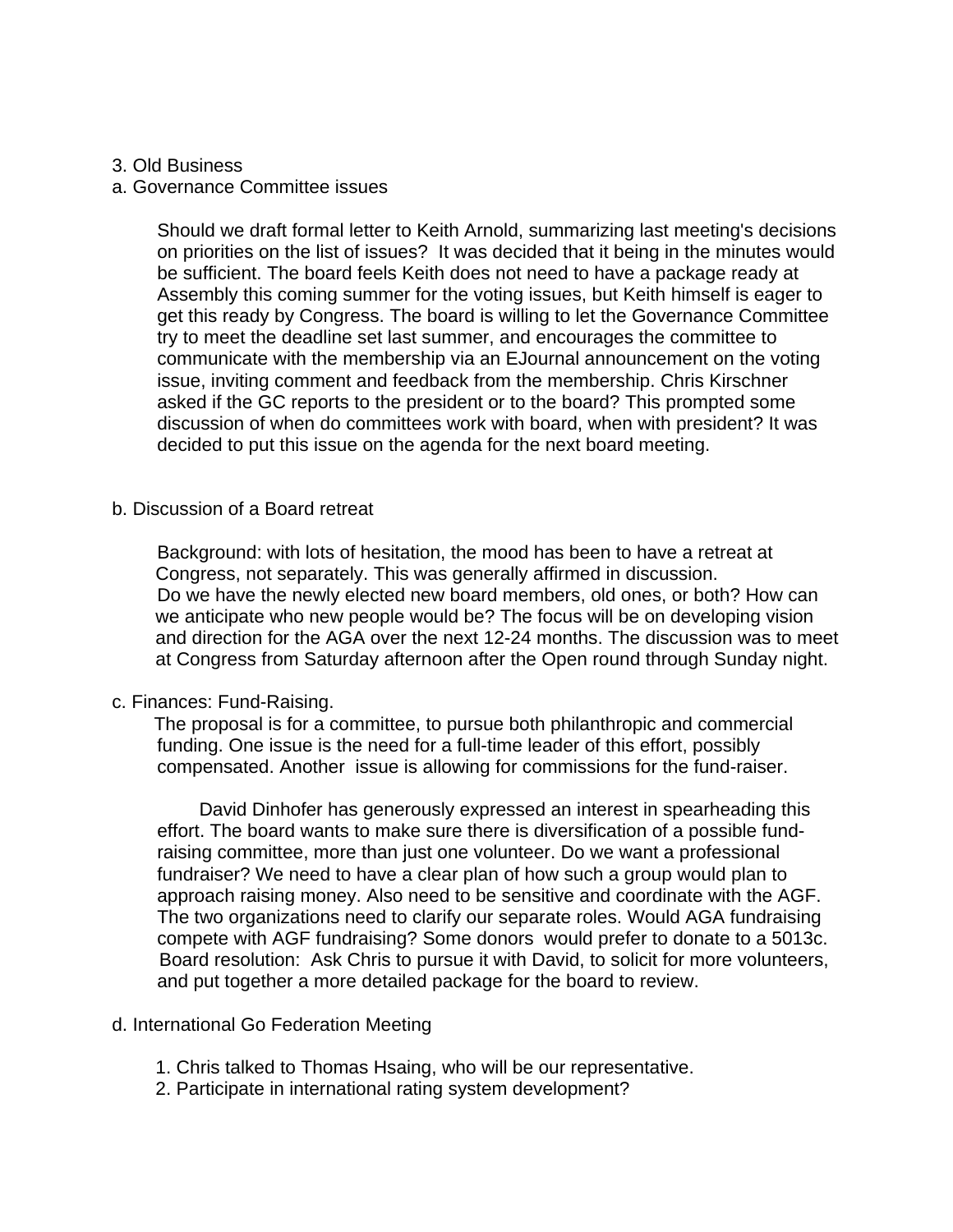Discussion: not everyone got the e-mail about this, deferred till next meeting.

3. Relationship with IGF

 Discussion: have given up on the Olympics, but are pursuing Association of International Sports Federation (AIFF). There was consensus on wanting a closer relationship with the IGF, to become a little more proactive with them. Our cost is just sending someone to Asia every other year.

# e. Professionals

- 1. AGA principles for representation at tournaments(See attachment)
- 2. Goals for the relationship
- 3. Strategy for positive relations
- 4. NAMT status; Ing status
- 5. Upcoming international events
- 6. Long-term planning, such as "League"

 Discussion: Ing status-Chris: is drafting a letter to be sent out to Mr. Yang about this, which is that we're not going to change the designation of who will go. Want to make sure this mistake doesn't happen again. Sent a copy to George Zhou to edit this for cultural sensitivity. Do we want to add a statement of the principles involved, i.e. that we support pros who are residents, not necessarily citizens (and/or citizens), but are active in the U.S. Go community. Dave W will continue to work on the statement, will pass the final draft by the board. The board directed Chris to get editorial feedback back to them within 5 days.

 NAMT: Do we create a new name, new format? Jeff Shaevel reported in, suggesting a new name (Golden Stones Cup a suggestion), double elimination format proposed. Mostly pros, with a small number of amateurs to fill out the field to 12 or 16 as needed.

 Jeff And Chris will work together to resolve this issue. We'll send a draft of it out to the pros for their feedback when it's ready.

f. Ing Fund Application and Disbursement Policy - George Zhou proposal (Note: Ing fund application and disbursement policy are after the meeting notes)

 Discussion: George Zhou needs our approval to move forward. Time constraints might be too quick on the proposal. Recommend lengthening this to 2 weeks, for a total of 6 weeks to get a proposal finished. Otherwise it looks good, suggest Dave's editorial corrections as included below.

## g. Membership - Limited membership

Discussion: Chendao Lin and Terry Benson have brought up limited members not being allowed to vote. Decided to refer this to the governance committee for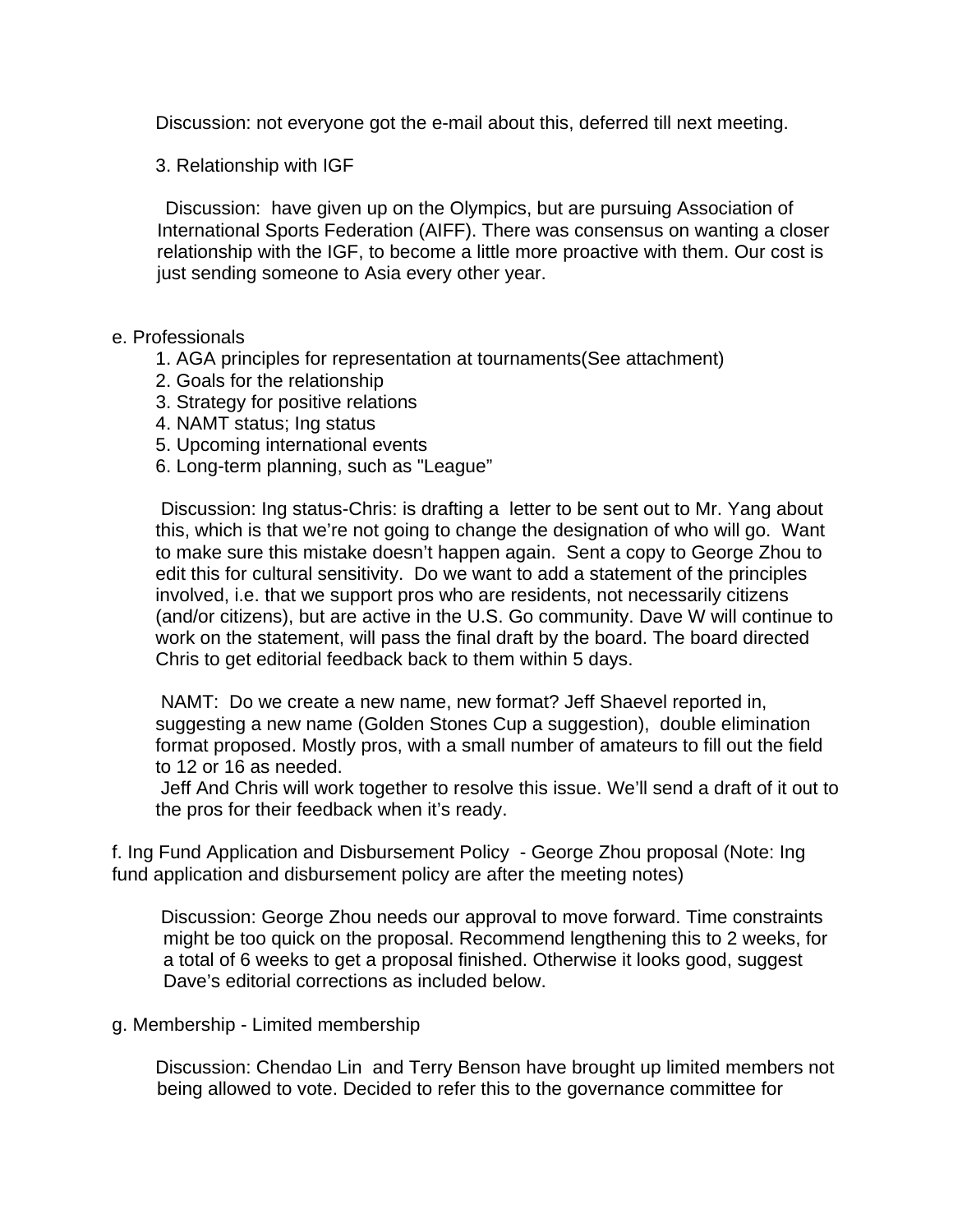review. (Chris points out this is connected to voting rights for youths.) All this is tied in to the larger voting issues the governance committee will be working on. Is limited membership still a valid option? It's not available on the web site, we need to clarify. Limited members can only join if they are part of a chapter membership.

# h. None' Redmonds proposed rules for the children's room at Congresses.

 Discussion: Do we wish to weigh in, or refer to the President for consideration? Chris was directed to work together with None to formulate a policy.

## 4. New Business

b. Voting: policy on limited member voting (see above discussion)

c. Membership fee for foreign members

Discussion: Issue has been raised whether fee for foreign members could or should be lowered, now that Journal mailing costs have been virtually eliminated. We still mail out the yearbook. Refer this out to Chris to find out about.

5. Open discussion:

 Edge TV folks: we need to use counsel here Michael Brockbank needs to be consulted.

5. Adjourn

Meeting adjourned 8:30 pm.

Respectfully submitted, Susan Weir

 Ing Fund Application and Disbursement Policy (George Zhou proposal) Ing fund application and disbursement policy includes the following sections:

(need to post this new policy and application form at www.usgo.org upon approval)

I. Application Process

- II. Approval Process
- III. Fund Disbursement Process
- IV. Event Reporting Process

I. Application Process

o Any AGA full member, at least 18 years old, can apply for funds to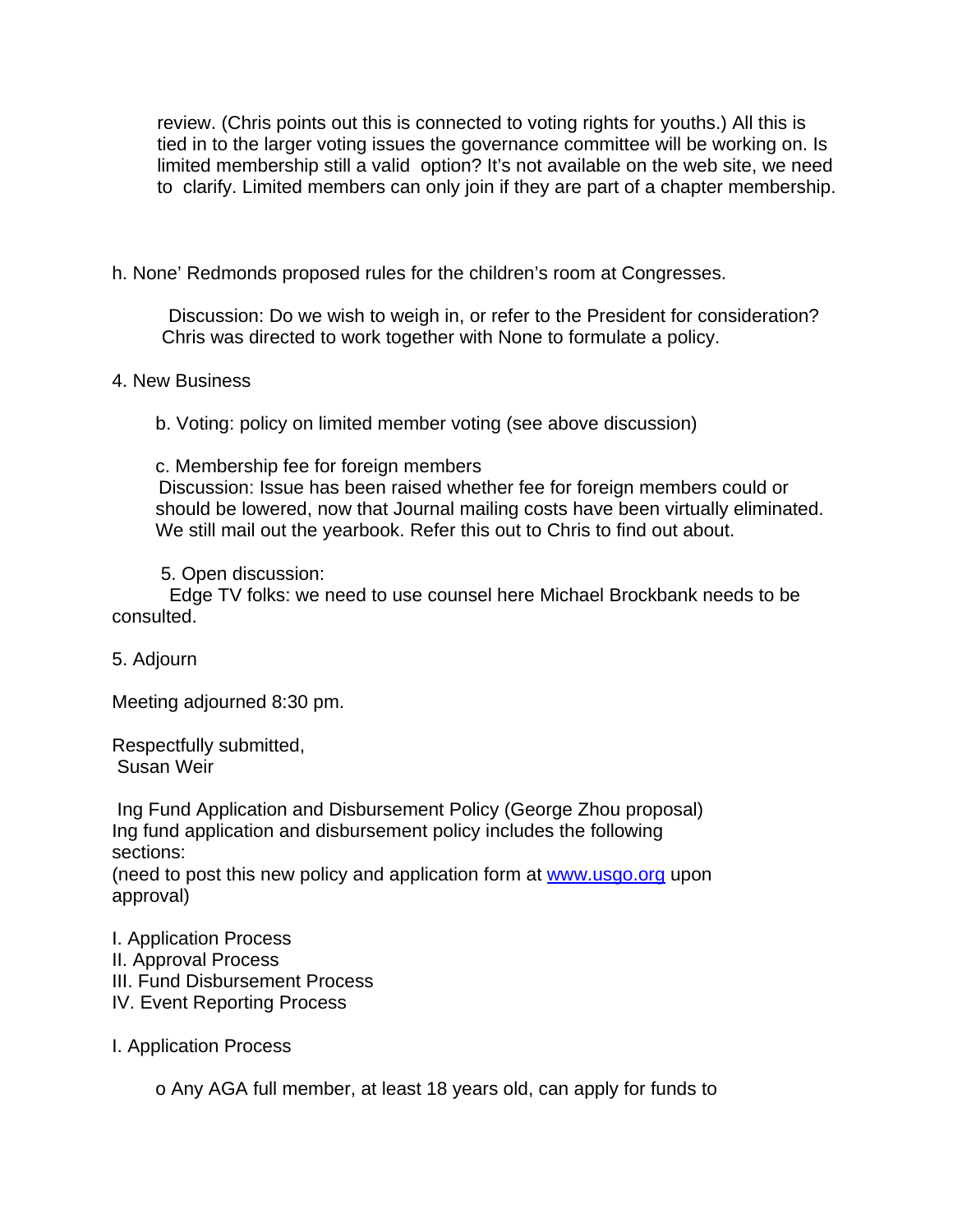support events that will promote Go in US under Ing's rule.

o Application form is attached for review

o Application form is accessible by every applicant at www.usgo.org

II. Approval Process

o Approval process:

1. Application needs to be submitted to the Ing Committee for review and approval. Upon the receipt of application, the Ing Committee needs to respond within five (5) business days.

2. Upon the committee's approval, the application will be submitted to the Ing Grant Manager for final review and approval. Upon the receipt of application from the Ing committee, the Ing Grant Manager needs to respond within three (3) business days.

3. Upon Ing Manager's approval, the application will be submitted to the AGA President for review and approval. Upon the receipt of application from Ing Grant Manager, the AGA President needs to respond within three (3) business days.

4. Upon AGA President's approval, the fund will be granted.

o Levels of approval:

o Any fund request under \$1,000.00 needs to have approval from both the Ing Committee and the Ing Grant Manager, and inform the AGA President.

o Any fund request over \$1,000.00 needs to have approval from the Ing Committee, Ing Grant Manager, and the AGA President.

III. Fund Disbursement Process

o Once the proper approvals are obtained, the AGA President shall notify the AGA Treasurer to disburse funds.

o If equipment is needed, please contact Paul Celmer (equipment@usgo.org) for assistance.

IV. Event Reporting Process

o Upon the completion of the event, the applicant is required to submit a summary report within five (5) business days to the Ing Committee with the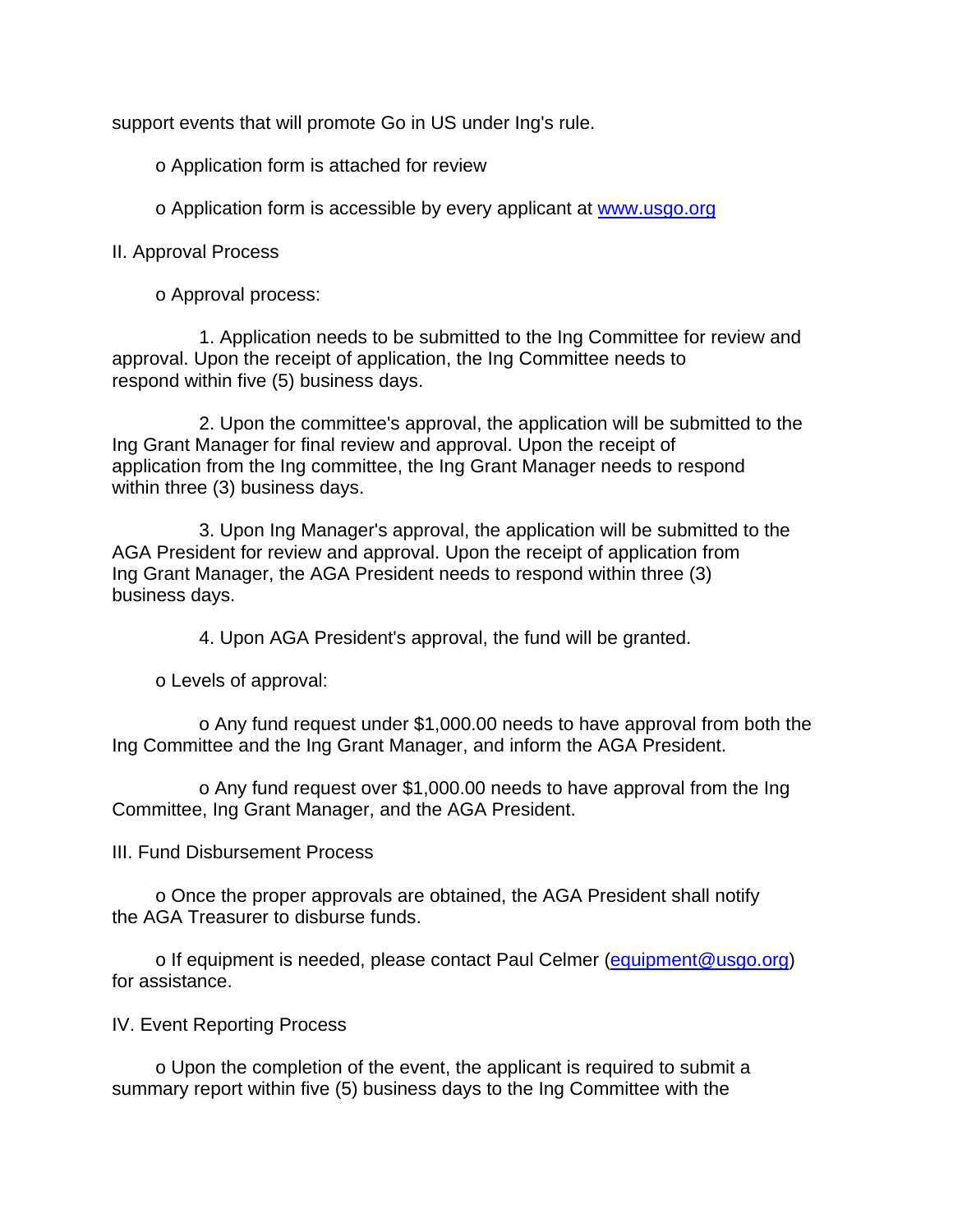following information:

o Date, place, number of participants, results, prizes disbursed, feedback from the participants, if any. Event pictures are required.

o A list of spending on the event shall be detailed and reported: If the actual spending is less than the approved budget, a check for the difference needs to be sent back to the AGA Treasurer.

o Upon the receipt of event summary report and spending detail, the Ing Grant Manager shall report the event summary to Mr. Yang in Taiwan, and inform the AGA President within two (2) business days.

Attachment: Ing Grant Funding Application Form

American GO Association P.O. Box 397 Old Chelsea Station, New York, NY 10013